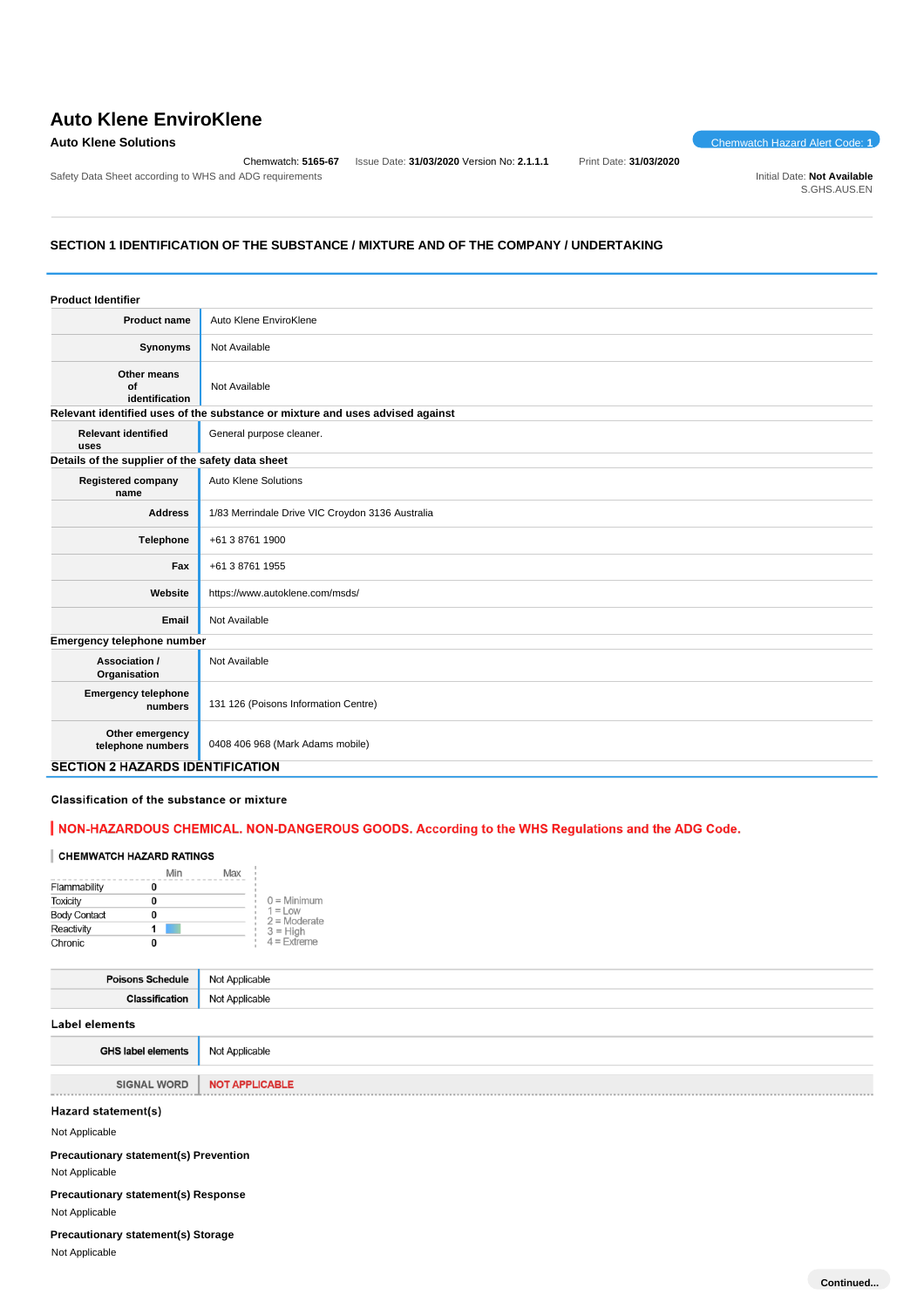# Chemwatch: **5165-67** Page **2** of **11** Issue Date: **31/03/2020 Auto Klene EnviroKlene**

#### **Precautionary statement(s) Disposal**

Not Applicable

#### **SECTION 3 COMPOSITION / INFORMATION ON INGREDIENTS**

#### **Substances**

See section below for composition of Mixtures

#### **Mixtures**

| <b>CAS No</b> | %[weight] | Name                                       |  |  |
|---------------|-----------|--------------------------------------------|--|--|
| 111-76-2      | <5        | ethylene glycol monobutyl ether            |  |  |
| Not Available | <5        | nonionic + anionic surfactants             |  |  |
| Not Available | $<$ 5     | phosphates                                 |  |  |
| 6834-92-0     | <5        | sodium metasilicate, anhydrous             |  |  |
|               | balance   | Ingredients determined not to be hazardous |  |  |

## **SECTION 4 FIRST AID MEASURES**

| Description of first aid measures |                                                                                                                                                                                                                                                                                                                                                                                                                                                                                                    |
|-----------------------------------|----------------------------------------------------------------------------------------------------------------------------------------------------------------------------------------------------------------------------------------------------------------------------------------------------------------------------------------------------------------------------------------------------------------------------------------------------------------------------------------------------|
| <b>Eye Contact</b>                | If this product comes in contact with the eyes:<br>▶ Wash out immediately with fresh running water.<br>Ensure complete irrigation of the eye by keeping eyelids apart and away from eye and moving the eyelids by occasionally lifting the upper and<br>lower lids. Geek medical attention without delay; if pain persists or recurs seek medical attention.<br>▶ Removal of contact lenses after an eye injury should only be undertaken by skilled personnel.                                    |
| <b>Skin Contact</b>               | If skin contact occurs:<br>Immediately remove all contaminated clothing, including footwear.<br>Flush skin and hair with running water (and soap if available).<br>▶ Seek medical attention in event of irritation.                                                                                                                                                                                                                                                                                |
| <b>Inhalation</b>                 | If fumes, aerosols or combustion products are inhaled remove from contaminated<br>area. • Other measures are usually unnecessary.                                                                                                                                                                                                                                                                                                                                                                  |
| Ingestion                         | If swallowed do <b>NOT</b> induce vomiting.<br>If vomiting occurs, lean patient forward or place on left side (head-down position, if possible) to maintain open airway and prevent aspiration.<br>• Observe the patient carefully.<br>► Never give liquid to a person showing signs of being sleepy or with reduced awareness; i.e. becoming<br>unconscious. • Give water to rinse out mouth, then provide liquid slowly and as much as casualty can<br>comfortably drink. . Seek medical advice. |

#### **Indication of any immediate medical attention and special treatment needed**

For acute or short term repeated exposures to ethylene glycol:

Early treatment of ingestion is important. Ensure emesis is satisfactory.

- **Test and correct for metabolic acidosis and hypocalcaemia.**
- Apply sustained diuresis when possible with hypertonic mannitol.
- Evaluate renal status and begin haemodialysis if indicated. [I.L.O]

Rapid absorption is an indication that emesis or lavage is effective only in the first few hours. Cathartics and charcoal are generally not effective.

Correct acidosis, fluid/electrolyte balance and respiratory depression in the usual manner. Systemic acidosis (below 7.2) can be treated with intravenous sodium bicarbonate solution.

Ethanol therapy prolongs the half-life of ethylene glycol and reduces the formation of toxic metabolites.

Pyridoxine and thiamine are cofactors for ethylene glycol metabolism and should be given (50 to 100 mg respectively) intramuscularly, four times per day for 2 days.

Magnesium is also a cofactor and should be replenished. The status of 4-methylpyrazole, in the treatment regime, is still uncertain. For clearance of the material and its metabolites, haemodialysis is much superior to peritoneal dialysis.

#### [Ellenhorn and Barceloux: Medical Toxicology]

It has been suggested that there is a need for establishing a new biological exposure limit before a workshift that is clearly below 100 mmol ethoxy-acetic acids per mole creatinine in morning urine of people occupationally exposed to ethylene glycol ethers. This arises from the finding that an increase in urinary stones may be associated with such exposures. *Laitinen J., et al: Occupational & Environmental Medicine 1996; 53, 595-600*

# **SECTION 5 FIREFIGHTING MEASURES**

#### **Extinguishing media**

- There is no restriction on the type of extinguisher which may be used.
- Use extinguishing media suitable for surrounding area.

#### **Special hazards arising from the substrate or mixture**

**Fire Incompatibility Avoid contamination with oxidising agents i.e. nitrates, oxidising acids, chlorine bleaches, pool chlorine etc. as ignition may result**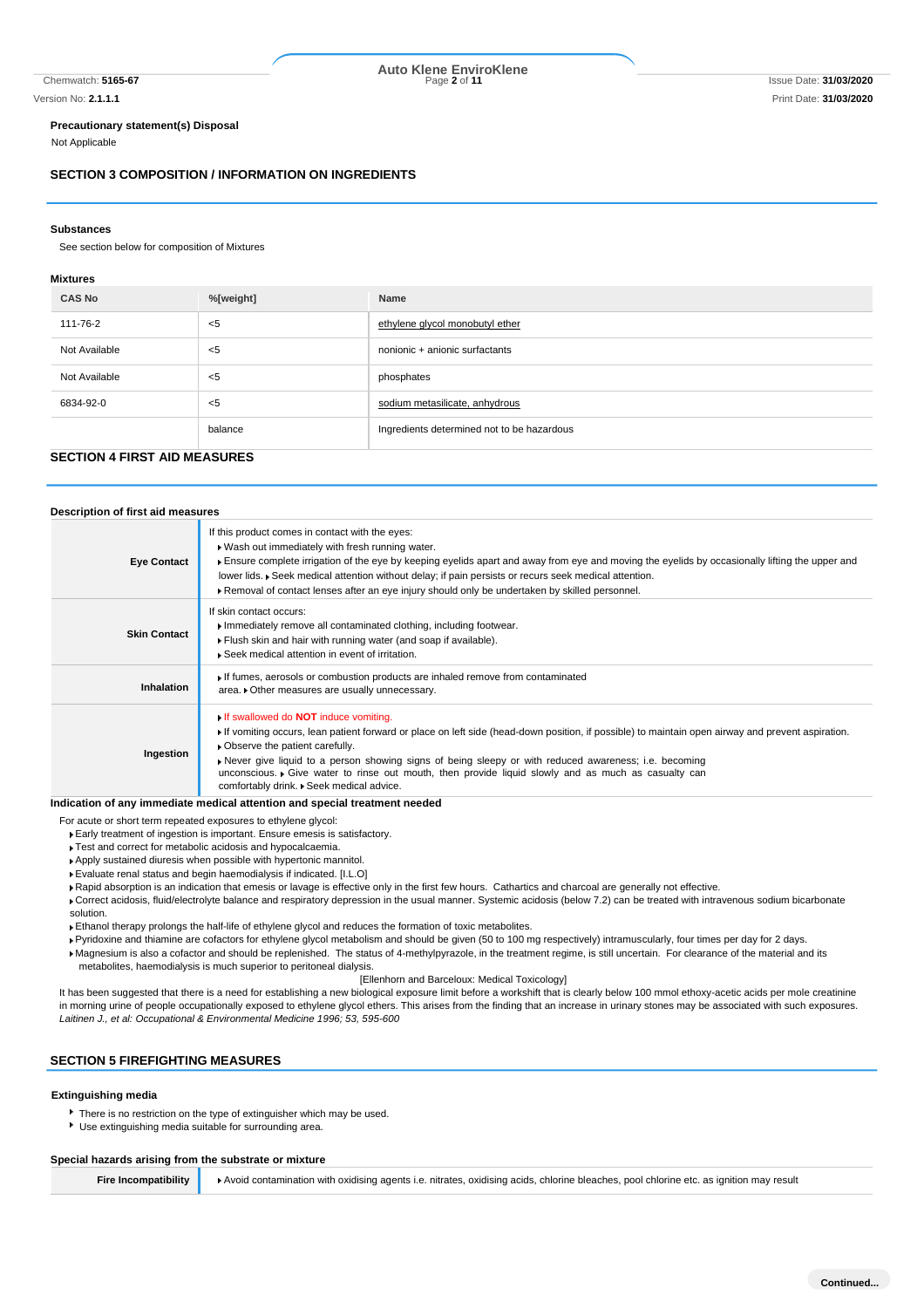# Chemwatch: **5165-67** Page **3** of **11** Issue Date: **31/03/2020 Auto Klene EnviroKlene**

#### **Advice for firefighters**

| <b>Fire Fighting</b>            | Alert Fire Brigade and tell them location and nature of hazard.<br>. Wear breathing apparatus plus protective gloves in the event of a fire.<br>▶ Prevent, by any means available, spillage from entering drains or water courses.<br>▶ Use fire fighting procedures suitable for surrounding area.<br>▶ DO NOT approach containers suspected to be hot.<br>► Cool fire exposed containers with water spray from a protected location.<br>If safe to do so, remove containers from path of fire. |
|---------------------------------|--------------------------------------------------------------------------------------------------------------------------------------------------------------------------------------------------------------------------------------------------------------------------------------------------------------------------------------------------------------------------------------------------------------------------------------------------------------------------------------------------|
| <b>Fire/Explosion</b><br>Hazard | Non combustible.<br>Not considered to be a significant fire risk.<br>Expansion or decomposition on heating may lead to violent rupture of containers.                                                                                                                                                                                                                                                                                                                                            |
|                                 | Decomposes on heating and may produce toxic fumes of carbon monoxide (CO).<br>May emit acrid smoke.<br>Decomposition may produce toxic fumescafbon dioxide (CO2bhosphorus oxides (POxbulfur oxides (SOxother pyrolysis products typical of burning<br>organic materiaMay emit poisonous fumes.                                                                                                                                                                                                   |

## **SECTION 6 ACCIDENTAL RELEASE MEASURES**

# **Personal precautions, protective equipment and emergency procedures**

|                     | • Clean up all spills immediately.                                                |
|---------------------|-----------------------------------------------------------------------------------|
|                     | Avoid breathing vapours and contact with skin and eyes.                           |
|                     | Control personal contact with the substance, by using protective equipment.       |
| <b>Minor Spills</b> | Contain and absorb spill with sand, earth, inert material or vermiculite.         |
|                     | $\triangleright$ Wipe up.                                                         |
|                     | • Place in a suitable, labelled container for waste disposal.                     |
|                     | Moderate hazard.                                                                  |
|                     | • Clear area of personnel and move upwind.                                        |
|                     | Alert Fire Brigade and tell them location and nature of hazard.                   |
| <b>Major Spills</b> | • Wear breathing apparatus plus protective gloves.                                |
|                     | ▶ Prevent, by any means available, spillage from entering drains or water course. |
|                     | Stop leak if safe to do so.                                                       |
|                     | Contain spill with sand, earth or vermiculite.                                    |
|                     |                                                                                   |

Personal Protective Equipment advice is contained in Section 8 of the SDS.

## **SECTION 7 HANDLING AND STORAGE**

| Precautions for safe handling |                                                                                                                                                                                                                                                                                                                                                                                                           |
|-------------------------------|-----------------------------------------------------------------------------------------------------------------------------------------------------------------------------------------------------------------------------------------------------------------------------------------------------------------------------------------------------------------------------------------------------------|
| Safe handling                 | DO NOT allow clothing wet with material to stay in contact with skin<br>Avoid all personal contact, including inhalation.<br>. Wear protective clothing when risk of exposure occurs.<br>Use in a well-ventilated area.<br>Avoid contact with moisture.<br>Avoid contact with incompatible materials.<br>. When handling, DO NOT eat, drink or smoke.<br>Keep containers securely sealed when not in use. |
| Other information             | Store in original containers.<br>Keep containers securely sealed.<br>Store in a cool, dry, well-ventilated area.<br>Store away from incompatible materials and foodstuff containers.<br>Protect containers against physical damage and check regularly for leaks.<br>• Observe manufacturer's storage and handling recommendations contained within this SDS.                                             |
|                               | Conditions for safe storage, including any incompatibilities                                                                                                                                                                                                                                                                                                                                              |
| Suitable container            | · Polyethylene or polypropylene container.<br>▶ Packing as recommended by manufacturer.<br>Check all containers are clearly labelled and free from leaks.                                                                                                                                                                                                                                                 |
| Storage<br>incompatibility    | Avoid reaction with oxidising agents<br>Avoid contamination of water, foodstuffs, feed or seed.<br><b>CECTION 9 EVBOCUBE CONTROL C / BERCONAL BROTECTION</b>                                                                                                                                                                                                                                              |

#### **SECTION 8 EXPOSURE CONTROLS / PERSONAL PROTECTION**

## **Control parameters**

#### I **OCCUPATIONAL EXPOSURE LIMITS (OEL)**

| <b>INGREDIENT DATA</b> |  |
|------------------------|--|
|                        |  |

| Source                          | Ingredient                      | <b>Material name</b> | <b>TWA</b>          | <b>STEL</b>        | Peak          | <b>Notes</b> |
|---------------------------------|---------------------------------|----------------------|---------------------|--------------------|---------------|--------------|
| Australia Exposure<br>Standards | ethylene glycol monobutyl ether | 2-Butoxvethanol      | 96.9 mg/m3 / 20 ppm | 242 mg/m3 / 50 ppm | Not Available | Sk           |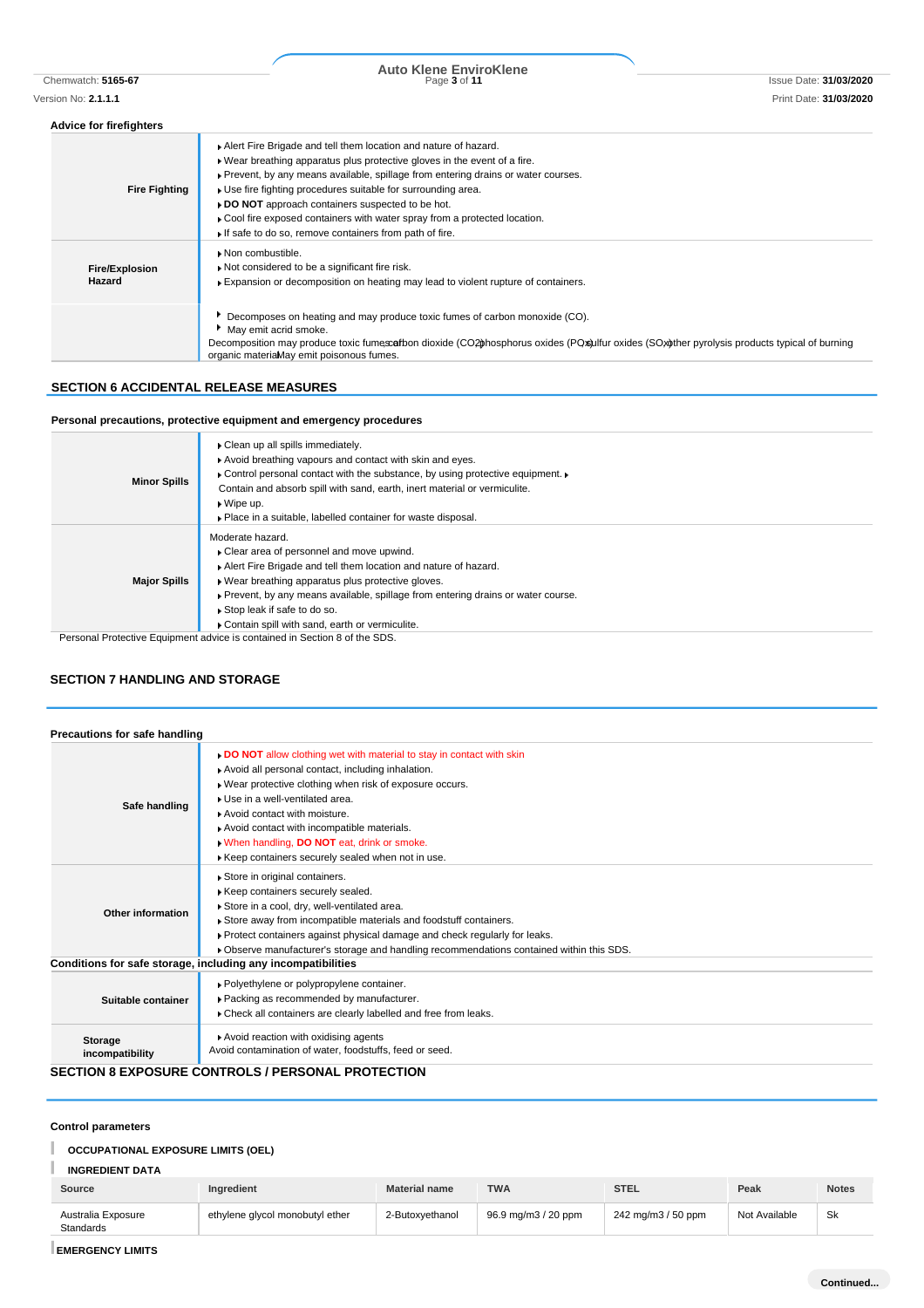# **Auto Klene EnviroKlene**

| Chemwatch: 5165-67                                          | Page 4 of 11                                                                                                                                                                                                                                                                                                                                                                                                                                                                                                                                                                                                                                                                                                                                                                                                                                                                                                                                                         |                   |                                     |           | <b>Issue Date: 31/03/2020</b> |
|-------------------------------------------------------------|----------------------------------------------------------------------------------------------------------------------------------------------------------------------------------------------------------------------------------------------------------------------------------------------------------------------------------------------------------------------------------------------------------------------------------------------------------------------------------------------------------------------------------------------------------------------------------------------------------------------------------------------------------------------------------------------------------------------------------------------------------------------------------------------------------------------------------------------------------------------------------------------------------------------------------------------------------------------|-------------------|-------------------------------------|-----------|-------------------------------|
| Version No: <b>2.1.1.1</b>                                  |                                                                                                                                                                                                                                                                                                                                                                                                                                                                                                                                                                                                                                                                                                                                                                                                                                                                                                                                                                      |                   |                                     |           | Print Date: 31/03/2020        |
| Ingredient                                                  | <b>Material name</b>                                                                                                                                                                                                                                                                                                                                                                                                                                                                                                                                                                                                                                                                                                                                                                                                                                                                                                                                                 |                   | TEEL-1                              | TEEL-2    | TEEL-3                        |
| ethylene glycol monobutyl<br>ether                          | Butoxyethanol, 2-; (Glycol ether EB)                                                                                                                                                                                                                                                                                                                                                                                                                                                                                                                                                                                                                                                                                                                                                                                                                                                                                                                                 |                   | 20 ppm                              | 20 ppm    | 700 ppm                       |
| sodium metasilicate,<br>anhydrous                           | Sodium metasilicate pentahydrate                                                                                                                                                                                                                                                                                                                                                                                                                                                                                                                                                                                                                                                                                                                                                                                                                                                                                                                                     |                   | 45 mg/m3                            | 45 mg/m3  | 170 mg/m3                     |
| sodium metasilicate.<br>anhydrous                           | Sodium silicate; (Sodium metasilicate)                                                                                                                                                                                                                                                                                                                                                                                                                                                                                                                                                                                                                                                                                                                                                                                                                                                                                                                               |                   | 18 mg/m3                            | 230 mg/m3 | 230 mg/m3                     |
| Ingredient                                                  | <b>Original IDLH</b>                                                                                                                                                                                                                                                                                                                                                                                                                                                                                                                                                                                                                                                                                                                                                                                                                                                                                                                                                 |                   | <b>Revised IDLH</b>                 |           |                               |
| ethylene glycol monobutyl<br>ether                          | 700 ppm                                                                                                                                                                                                                                                                                                                                                                                                                                                                                                                                                                                                                                                                                                                                                                                                                                                                                                                                                              |                   | 700 [Unch] ppm                      |           |                               |
| nonionic + anionic<br>surfactants                           | Not Available                                                                                                                                                                                                                                                                                                                                                                                                                                                                                                                                                                                                                                                                                                                                                                                                                                                                                                                                                        |                   | Not Available                       |           |                               |
| phosphates                                                  | Not Available                                                                                                                                                                                                                                                                                                                                                                                                                                                                                                                                                                                                                                                                                                                                                                                                                                                                                                                                                        |                   | Not Available                       |           |                               |
| sodium metasilicate,<br>anhydrous                           | Not Available                                                                                                                                                                                                                                                                                                                                                                                                                                                                                                                                                                                                                                                                                                                                                                                                                                                                                                                                                        |                   | Not Available                       |           |                               |
| <b>Exposure controls</b>                                    |                                                                                                                                                                                                                                                                                                                                                                                                                                                                                                                                                                                                                                                                                                                                                                                                                                                                                                                                                                      |                   |                                     |           |                               |
| Appropriate engineering<br>controls                         | <b>OTHERWISE:</b><br>Engineering controls are used to remove a hazard or place a barrier between the worker and the hazard. Well-designed engineering controls<br>can be highly effective in protecting workers and will typically be independent of worker interactions to provide this high level of protection. The<br>basic types of engineering controls are:<br>Process controls which involve changing the way a job activity or process is done to reduce the risk.<br>Enclosure and/or isolation of emission source which keeps a selected hazard "physically" away from the worker and ventilation that strategically<br>"adds" and "removes" air in the work environment. Ventilation can remove or dilute an air contaminant if designed properly. The design of a<br>ventilation system must match the particular process and chemical or contaminant in use.<br>Employers may need to use multiple types of controls to prevent employee overexposure. |                   |                                     |           |                               |
| Personal<br>protection                                      |                                                                                                                                                                                                                                                                                                                                                                                                                                                                                                                                                                                                                                                                                                                                                                                                                                                                                                                                                                      |                   |                                     |           |                               |
| Eye and face<br>protection                                  | No special equipment for minor exposure i.e. when handling small quantities.<br>OTHERWISE:<br>Safety glasses with side shields.<br>▶ Contact lenses may pose a special hazard; soft contact lenses may absorb and concentrate irritants. A written policy document, describing the<br>wearing of lenses or restrictions on use, should be created for each workplace or task. This should include a review of lens absorption and<br>adsorption for the class of chemicals in use and an account of injury experience. Medical and first-aid personnel should be trained in their<br>removal and suitable equipment should be readily available. In the event of chemical exposure, begin eye irrigation immediately and remove<br>contact lens as soon as practicable.                                                                                                                                                                                              |                   |                                     |           |                               |
| <b>Skin protection</b>                                      | See Hand protection below                                                                                                                                                                                                                                                                                                                                                                                                                                                                                                                                                                                                                                                                                                                                                                                                                                                                                                                                            |                   |                                     |           |                               |
| Hands/feet<br>protection                                    | No special equipment needed when handling small quantities.<br><b>OTHERWISE:</b> Wear chemical protective gloves, e.g. PVC.                                                                                                                                                                                                                                                                                                                                                                                                                                                                                                                                                                                                                                                                                                                                                                                                                                          |                   |                                     |           |                               |
| <b>Body protection</b>                                      | See Other protection below                                                                                                                                                                                                                                                                                                                                                                                                                                                                                                                                                                                                                                                                                                                                                                                                                                                                                                                                           |                   |                                     |           |                               |
| Other protection                                            | No special equipment needed when handling small quantities.<br><b>OTHERWISE:</b><br>Overalls.<br><b>Barrier cream.</b><br>▶ Eyewash unit.                                                                                                                                                                                                                                                                                                                                                                                                                                                                                                                                                                                                                                                                                                                                                                                                                            |                   |                                     |           |                               |
| <b>Thermal hazards</b>                                      | Not Available                                                                                                                                                                                                                                                                                                                                                                                                                                                                                                                                                                                                                                                                                                                                                                                                                                                                                                                                                        |                   |                                     |           |                               |
| Recommended material(s)                                     |                                                                                                                                                                                                                                                                                                                                                                                                                                                                                                                                                                                                                                                                                                                                                                                                                                                                                                                                                                      | NAT+NEOPR+NITRILE |                                     |           | С                             |
| <b>GLOVE SELECTION INDEX</b>                                |                                                                                                                                                                                                                                                                                                                                                                                                                                                                                                                                                                                                                                                                                                                                                                                                                                                                                                                                                                      |                   |                                     |           |                               |
| Glove selection is based on a modified presentation of the: |                                                                                                                                                                                                                                                                                                                                                                                                                                                                                                                                                                                                                                                                                                                                                                                                                                                                                                                                                                      | NATURAL RUBBER    |                                     |           | C                             |
| "Forsberg Clothing Performance Index".                      | The effect(s) of the following substance(s) are taken into account in the                                                                                                                                                                                                                                                                                                                                                                                                                                                                                                                                                                                                                                                                                                                                                                                                                                                                                            | <b>PVA</b>        |                                     |           | C                             |
| computergenerated selection:                                |                                                                                                                                                                                                                                                                                                                                                                                                                                                                                                                                                                                                                                                                                                                                                                                                                                                                                                                                                                      |                   | * CPI - Chemwatch Performance Index |           |                               |

A: Best Selection

B: Satisfactory; may degrade after 4 hours continuous immersion

C: Poor to Dangerous Choice for other than short term immersion

**NOTE**: As a series of factors will influence the actual performance of the glove, a final selection must be based on detailed observation. -

\* Where the glove is to be used on a short term, casual or infrequent basis, factors such as"feel" or convenience (e.g. disposability), may dictate a choice of gloves which might otherwise be unsuitable following long-term or frequent use. A qualified practitioner should be consulted.

*computergenerated* selection: Auto Klene EnviroKlene **Material CPI** BUTYL A PE/EVAL/PE A SARANEX-23 A NEOPRENE B NITRILE B PVC B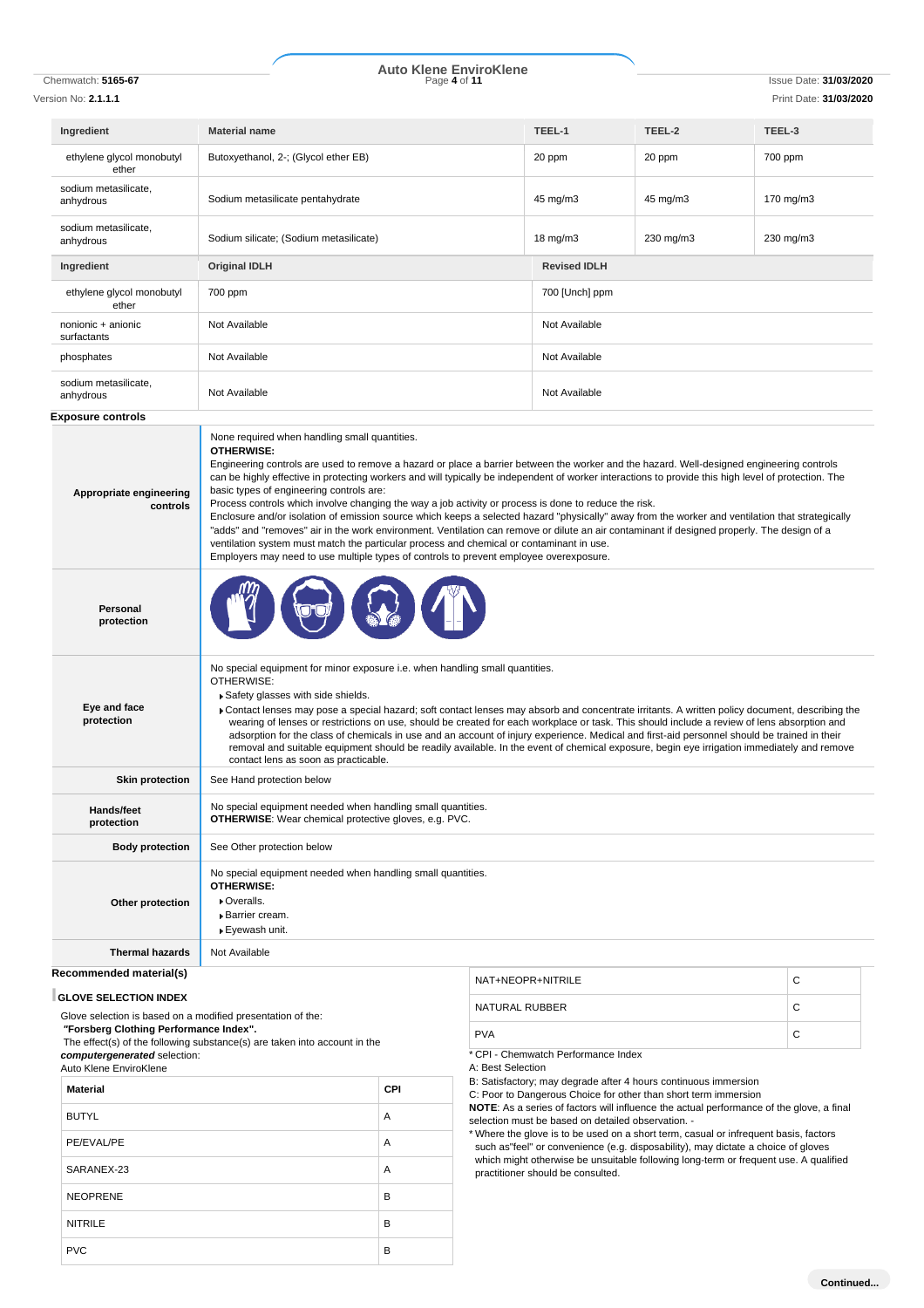Chemwatch: **5165-67** Page **5** of **11** Issue Date: **31/03/2020 Auto Klene EnviroKlene**

Version No: **2.1.1.1** Print Date: **31/03/2020**

# **SECTION 9 PHYSICAL AND CHEMICAL PROPERTIES**

### **Respiratory protection**

Type A-P Filter of sufficient capacity. (AS/NZS 1716 & 1715, EN 143:2000 & 149:2001, ANSI Z88 or national equivalent)

Where the concentration of gas/particulates in the breathing zone, approaches or exceeds the "Exposure Standard" (or ES), respiratory protection is required. Degree of protection varies with both face-piece and Class of filter; the nature of protection varies with Type of filter.

| <b>Required Minimum</b>  | Half-Face                       | <b>Full-Face</b> | <b>Powered Air</b>                     |
|--------------------------|---------------------------------|------------------|----------------------------------------|
| <b>Protection Factor</b> | Respirator                      | Respirator       | Respirator                             |
| up to $5 \times ES$      | A-AUS / Class<br>P <sub>2</sub> |                  | A-PAPR-AUS /<br>Class 1 P <sub>2</sub> |

| up to $25 \times ES$ | Air-line* | $A-2P2$    | A-PAPR-2 P2 |
|----------------------|-----------|------------|-------------|
| up to $50 \times ES$ |           | $A-3P2$    |             |
| $50+ x ES$           | ٠         | Air-line** |             |

^ - Full-face

A(All classes) = Organic vapours, B AUS or B1 = Acid gasses, B2 = Acid gas or hydrogen cyanide(HCN), B3 = Acid gas or hydrogen cyanide(HCN), E = Sulfur  $divide(SO2)$ ,  $G =$ 

Agricultural chemicals,  $K =$  Ammonia(NH3),  $Hg =$  Mercury,  $NO =$  Oxides of nitrogen,  $MB =$ 

Methyl bromide, AX = Low boiling point organic compounds(below 65 degC)

#### **Information on basic physical and chemical properties**

| Appearance                                                    | Yellow liquid with citrus odour; mixes with water. |                                               |                |
|---------------------------------------------------------------|----------------------------------------------------|-----------------------------------------------|----------------|
| <b>Physical state</b>                                         | Liquid                                             | Relative density (Water =<br>1)               | 1.050          |
| Odour                                                         | Not Available                                      | Partition coefficient n-<br>octanol / water   | Not Available  |
| <b>Odour threshold</b>                                        | Not Available                                      | Auto-ignition<br>temperature<br>$(^{\circ}C)$ | Not Applicable |
| pH (as supplied)                                              | ~11.8                                              | Decomposition<br>temperature                  | Not Available  |
| <b>Melting</b><br>point<br>$\prime$<br>freezing<br>point (°C) | $\sim\!0$                                          | <b>Viscosity (cSt)</b>                        | Not Available  |
| Initial boiling point and<br>boiling range (°C)               | ~100                                               | Molecular weight<br>(g/mol)                   | Not Applicable |
| Flash point (°C)                                              | Not Applicable                                     | <b>Taste</b>                                  | Not Available  |
| <b>Evaporation rate</b>                                       | as for water                                       | <b>Explosive</b><br>properties                | Not Available  |
| Flammability                                                  | Not Applicable                                     | Oxidising<br>properties                       | Not Available  |
| <b>Upper Explosive Limit</b><br>(%)                           | Not Applicable                                     | <b>Surface Tension (dyn/cm</b><br>or mN/m)    | Not Available  |
| <b>Lower Explosive Limit</b><br>(%)                           | Not Applicable                                     | <b>Volatile Component (%vol)</b>              | Not Available  |
| Vapour pressure<br>(kPa)                                      | Not Available                                      | Gas group                                     | Not Available  |
| Solubility in water<br>(g/L)                                  | Miscible                                           | pH as a solution<br>(1%)                      | Not Available  |
| Vapour density (Air =<br>1)                                   | Not Available                                      | VOC g/L                                       | Not Available  |

# **SECTION 10 STABILITY AND REACTIVITY**

| Reactivity                                 | See section 7                                                                                                                      |
|--------------------------------------------|------------------------------------------------------------------------------------------------------------------------------------|
| <b>Chemical stability</b>                  | Unstable in the presence of incompatible materials.<br>▶ Product is considered stable.<br>Hazardous polymerisation will not occur. |
| Possibility of hazardous<br>reactions      | See section 7                                                                                                                      |
| <b>Conditions to</b><br>avoid              | See section 7                                                                                                                      |
| Incompatible<br>materials                  | See section 7                                                                                                                      |
| <b>Hazardous decomposition</b><br>products | See section 5                                                                                                                      |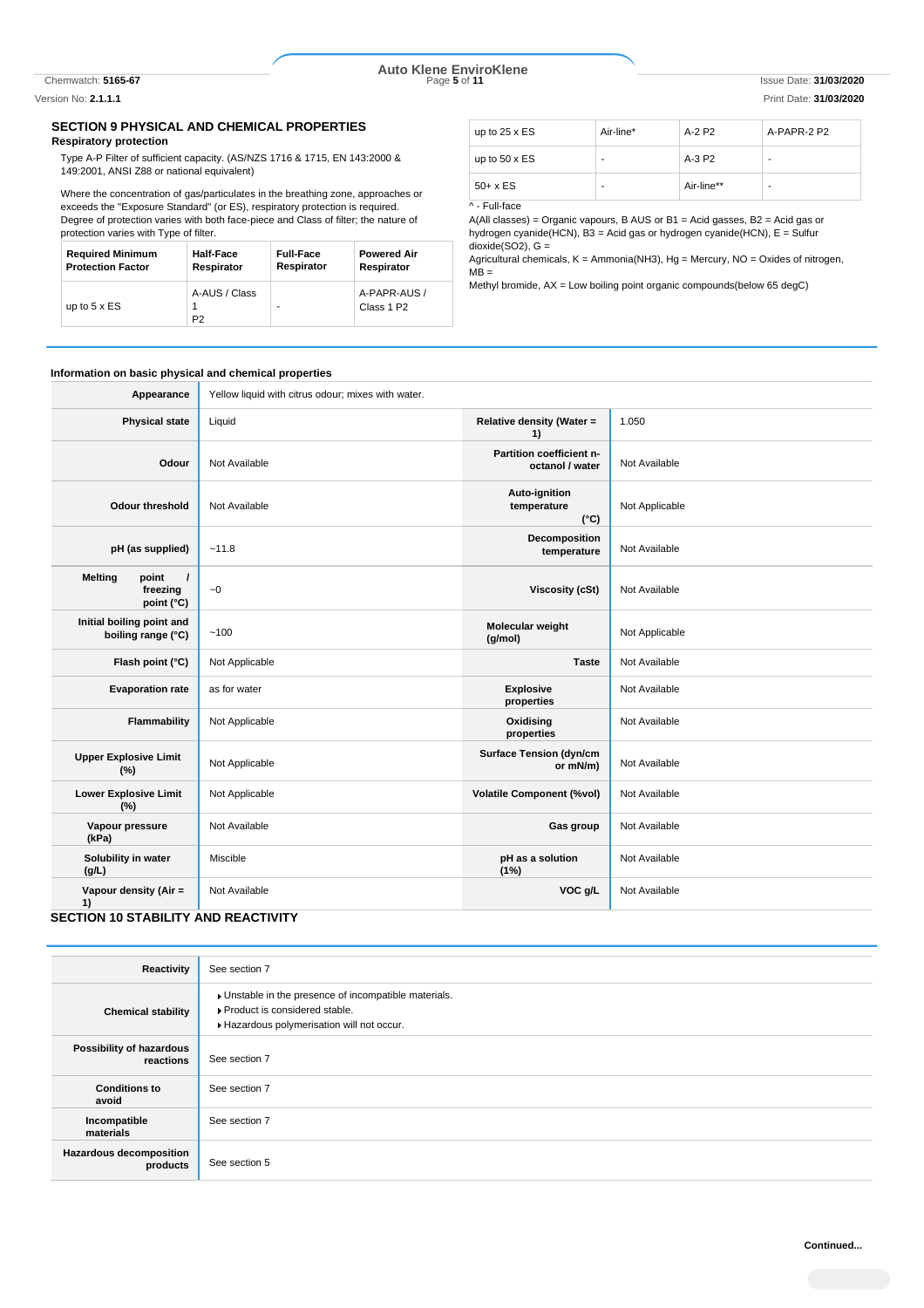# **SECTION 11 TOXICOLOGICAL INFORMATION**

| Information on toxicological effects             |                                                                                                                                                                                                                                                                                                                                                                                                                                                                                                                                                                                                                                                                                                                                                                                                                                                                                                                                                                                                                                                                                                                                                                                                                                                                                                                                                                                                                                      |                                                                                                                                                                                                                                                                                                                                                                                                                                                                                                                                                                                                                                                                                                                                                                                                                                                                                                                                                                                                                                                                                              |  |
|--------------------------------------------------|--------------------------------------------------------------------------------------------------------------------------------------------------------------------------------------------------------------------------------------------------------------------------------------------------------------------------------------------------------------------------------------------------------------------------------------------------------------------------------------------------------------------------------------------------------------------------------------------------------------------------------------------------------------------------------------------------------------------------------------------------------------------------------------------------------------------------------------------------------------------------------------------------------------------------------------------------------------------------------------------------------------------------------------------------------------------------------------------------------------------------------------------------------------------------------------------------------------------------------------------------------------------------------------------------------------------------------------------------------------------------------------------------------------------------------------|----------------------------------------------------------------------------------------------------------------------------------------------------------------------------------------------------------------------------------------------------------------------------------------------------------------------------------------------------------------------------------------------------------------------------------------------------------------------------------------------------------------------------------------------------------------------------------------------------------------------------------------------------------------------------------------------------------------------------------------------------------------------------------------------------------------------------------------------------------------------------------------------------------------------------------------------------------------------------------------------------------------------------------------------------------------------------------------------|--|
| Inhaled                                          | The material is not thought to produce either adverse health effects or irritation of the respiratory tract following inhalation (as classified by EC<br>Directives using animal models). Nevertheless, adverse systemic effects have been produced following exposure of animals by at least one other<br>route and good hygiene practice requires that exposure be kept to a minimum and that suitable control measures be used in an occupational<br>setting.                                                                                                                                                                                                                                                                                                                                                                                                                                                                                                                                                                                                                                                                                                                                                                                                                                                                                                                                                                     |                                                                                                                                                                                                                                                                                                                                                                                                                                                                                                                                                                                                                                                                                                                                                                                                                                                                                                                                                                                                                                                                                              |  |
| Ingestion                                        | Accidental ingestion of the material may be damaging to the health of the individual.                                                                                                                                                                                                                                                                                                                                                                                                                                                                                                                                                                                                                                                                                                                                                                                                                                                                                                                                                                                                                                                                                                                                                                                                                                                                                                                                                |                                                                                                                                                                                                                                                                                                                                                                                                                                                                                                                                                                                                                                                                                                                                                                                                                                                                                                                                                                                                                                                                                              |  |
| <b>Skin Contact</b>                              | There is some evidence to suggest that this material can cause inflammation of the skin on contact in some<br>persons. Open cuts, abraded or irritated skin should not be exposed to this material<br>Entry into the blood-stream, through, for example, cuts, abrasions or lesions, may produce systemic injury with harmful effects. Examine the skin<br>prior to the use of the material and ensure that any external damage is suitably protected.                                                                                                                                                                                                                                                                                                                                                                                                                                                                                                                                                                                                                                                                                                                                                                                                                                                                                                                                                                               |                                                                                                                                                                                                                                                                                                                                                                                                                                                                                                                                                                                                                                                                                                                                                                                                                                                                                                                                                                                                                                                                                              |  |
| Eye                                              | Although the liquid is not thought to be an irritant (as classified by EC Directives), direct contact with the eye may produce transient discomfort<br>characterised by tearing or conjunctival redness (as with windburn).                                                                                                                                                                                                                                                                                                                                                                                                                                                                                                                                                                                                                                                                                                                                                                                                                                                                                                                                                                                                                                                                                                                                                                                                          |                                                                                                                                                                                                                                                                                                                                                                                                                                                                                                                                                                                                                                                                                                                                                                                                                                                                                                                                                                                                                                                                                              |  |
| <b>Chronic</b>                                   | Substance accumulation, in the human body, may occur and may cause some concern following repeated or long-term occupational exposure.<br>As with any chemical product, contact with unprotected bare skin; inhalation of vapour, mist or dust in work place atmosphere; or ingestion in any<br>form, should be avoided by observing good occupational work practice.                                                                                                                                                                                                                                                                                                                                                                                                                                                                                                                                                                                                                                                                                                                                                                                                                                                                                                                                                                                                                                                                |                                                                                                                                                                                                                                                                                                                                                                                                                                                                                                                                                                                                                                                                                                                                                                                                                                                                                                                                                                                                                                                                                              |  |
|                                                  | <b>TOXICITY</b>                                                                                                                                                                                                                                                                                                                                                                                                                                                                                                                                                                                                                                                                                                                                                                                                                                                                                                                                                                                                                                                                                                                                                                                                                                                                                                                                                                                                                      | <b>IRRITATION</b>                                                                                                                                                                                                                                                                                                                                                                                                                                                                                                                                                                                                                                                                                                                                                                                                                                                                                                                                                                                                                                                                            |  |
| <b>Auto Klene</b><br><b>EnviroKlene</b>          |                                                                                                                                                                                                                                                                                                                                                                                                                                                                                                                                                                                                                                                                                                                                                                                                                                                                                                                                                                                                                                                                                                                                                                                                                                                                                                                                                                                                                                      |                                                                                                                                                                                                                                                                                                                                                                                                                                                                                                                                                                                                                                                                                                                                                                                                                                                                                                                                                                                                                                                                                              |  |
|                                                  | Not Available                                                                                                                                                                                                                                                                                                                                                                                                                                                                                                                                                                                                                                                                                                                                                                                                                                                                                                                                                                                                                                                                                                                                                                                                                                                                                                                                                                                                                        | Not Available                                                                                                                                                                                                                                                                                                                                                                                                                                                                                                                                                                                                                                                                                                                                                                                                                                                                                                                                                                                                                                                                                |  |
|                                                  | <b>TOXICITY</b>                                                                                                                                                                                                                                                                                                                                                                                                                                                                                                                                                                                                                                                                                                                                                                                                                                                                                                                                                                                                                                                                                                                                                                                                                                                                                                                                                                                                                      | <b>IRRITATION</b>                                                                                                                                                                                                                                                                                                                                                                                                                                                                                                                                                                                                                                                                                                                                                                                                                                                                                                                                                                                                                                                                            |  |
| ethylene glycol monobutyl<br>ether               | dermal (rat) $LD50: >2000$ mg/kg                                                                                                                                                                                                                                                                                                                                                                                                                                                                                                                                                                                                                                                                                                                                                                                                                                                                                                                                                                                                                                                                                                                                                                                                                                                                                                                                                                                                     | * [Union Carbide]                                                                                                                                                                                                                                                                                                                                                                                                                                                                                                                                                                                                                                                                                                                                                                                                                                                                                                                                                                                                                                                                            |  |
|                                                  | Inhalation (rat) LC50: 450 ppm/4H                                                                                                                                                                                                                                                                                                                                                                                                                                                                                                                                                                                                                                                                                                                                                                                                                                                                                                                                                                                                                                                                                                                                                                                                                                                                                                                                                                                                    | Eye (rabbit): 100 mg SEVERE                                                                                                                                                                                                                                                                                                                                                                                                                                                                                                                                                                                                                                                                                                                                                                                                                                                                                                                                                                                                                                                                  |  |
|                                                  | Eye (rabbit): 100 mg/24h-moderate<br>Oral (rat) LD50: 250 mg/kg                                                                                                                                                                                                                                                                                                                                                                                                                                                                                                                                                                                                                                                                                                                                                                                                                                                                                                                                                                                                                                                                                                                                                                                                                                                                                                                                                                      |                                                                                                                                                                                                                                                                                                                                                                                                                                                                                                                                                                                                                                                                                                                                                                                                                                                                                                                                                                                                                                                                                              |  |
|                                                  |                                                                                                                                                                                                                                                                                                                                                                                                                                                                                                                                                                                                                                                                                                                                                                                                                                                                                                                                                                                                                                                                                                                                                                                                                                                                                                                                                                                                                                      | Skin (rabbit): 500 mg, open; mild                                                                                                                                                                                                                                                                                                                                                                                                                                                                                                                                                                                                                                                                                                                                                                                                                                                                                                                                                                                                                                                            |  |
| sodium metasilicate,<br>anhydrous                | <b>TOXICITY</b><br>dermal (rat) LD50: $>5000$ mg/kg                                                                                                                                                                                                                                                                                                                                                                                                                                                                                                                                                                                                                                                                                                                                                                                                                                                                                                                                                                                                                                                                                                                                                                                                                                                                                                                                                                                  | <b>IRRITATION</b><br>Skin (human): 250 mg/24h SEVERE                                                                                                                                                                                                                                                                                                                                                                                                                                                                                                                                                                                                                                                                                                                                                                                                                                                                                                                                                                                                                                         |  |
|                                                  | Oral (rat) LD50: 600 mg/kg                                                                                                                                                                                                                                                                                                                                                                                                                                                                                                                                                                                                                                                                                                                                                                                                                                                                                                                                                                                                                                                                                                                                                                                                                                                                                                                                                                                                           | Skin (rabbit): 250 mg/24h SEVERE                                                                                                                                                                                                                                                                                                                                                                                                                                                                                                                                                                                                                                                                                                                                                                                                                                                                                                                                                                                                                                                             |  |
| Legend: 1.                                       | Value obtained from Europe ECHA Registered Substances - Acute toxicity 2.* Value obtained from manufacturer's SDS. Unless otherwise<br>specified data extracted from RTECS - Register of Toxic Effect of chemical Substances                                                                                                                                                                                                                                                                                                                                                                                                                                                                                                                                                                                                                                                                                                                                                                                                                                                                                                                                                                                                                                                                                                                                                                                                         |                                                                                                                                                                                                                                                                                                                                                                                                                                                                                                                                                                                                                                                                                                                                                                                                                                                                                                                                                                                                                                                                                              |  |
| <b>ETHYLENE GLYCOL</b><br><b>MONOBUTYL ETHER</b> | The material may produce severe irritation to the eye causing pronounced inflammation. Repeated or prolonged exposure to irritants may produce<br>conjunctivitis.<br>The material may cause skin irritation after prolonged or repeated exposure and may produce on contact skin redness, swelling, the production of<br>vesicles, scaling and thickening of the skin.<br>For ethylene glycol monoalkyl ethers and their acetates (EGMAEs):<br>and their acetates.<br>transient metabolites). Further, rapid conversion of the aldehydes by aldehyde dehydrogenase produces alkoxyacetic acids, which are the                                                                                                                                                                                                                                                                                                                                                                                                                                                                                                                                                                                                                                                                                                                                                                                                                        | Typical members of this category are ethylene glycol propylene ether (EGPE), ethylene glycol butyl ether (EGBE) and ethylene glycol hexyl ether (EGHE)<br>EGMAEs are substrates for alcohol dehydrogenase isozyme ADH-3, which catalyzes the conversion of their terminal alcohols to aldehydes (which are                                                                                                                                                                                                                                                                                                                                                                                                                                                                                                                                                                                                                                                                                                                                                                                   |  |
|                                                  | predominant urinary<br>metabolites of mono substituted glycol ethers.<br>Acute Toxicity: Oral LD50 values in rats for all category members range from 739 (EGHE) to 3089 mg/kg bw (EGPE), with values increasing with<br>decreasing molecular weight. Four to six hour acute inhalation toxicity studies were conducted for these chemicals in rats at the highest vapour<br>2132 ppm (9061 mg/m3) for EGPE. No lethality was observed for any of these materials under these conditions.<br>Exposure of pregnant rats to ethylene glycol monobutyl ether (2-butoxyethanol) at 100 ppm or rabbits at 200 ppm during organogenesis resulted in<br>unossified skeletal elements was also apparent in rats. Teratogenic effects were not observed in other species.<br>At least one researcher has stated that the reproductive effects were less than that of other monoalkyl ethers of ethylene glycol.<br>Chronic exposure may cause anaemia, macrocytosis, abnormally large red cells and abnormal red cell fragility.<br>lesions (1). For ethylene glycol:<br>water. In<br>most mammalian species, including humans, ethylene glycol is initially metabolised by alcohol.<br>dehydrogenase to form glycolaldehyde, which is rapidly converted to glycolic acid and glyoxal by aldehyde oxidase and aldehyde dehydrogenase.<br>and formic acid can generate CO2, which is one of the major elimination products of ethylene glycol. | concentrations practically achievable. Values range from LC0 > 85 ppm (508 mg/m3) for EGHE, LC50 > 400ppm (2620 mg/m3) for EGBEA to LC50 ><br>maternal toxicity and embryotoxicity including a decreased number of viable implantations per litter. Slight foetoxicity in the form of poorly ossified or<br>Exposure of male and female rats and mice for 14 weeks to 2 years produced a regenerative haemolytic anaemia and subsequent effects on the<br>haemopoietic system in rats and mice. In addition, 2-butoxyethanol exposures caused increases in the incidence of neoplasms and nonneoplastic<br>Ethylene glycol is quickly and extensively absorbed through the gastrointestinal tract. Limited information suggests that it is also absorbed through the<br>respiratory tract; dermal absorption is apparently slow. Following absorption, ethylene glycol is distributed throughout the body according to total body<br>These metabolites are oxidised to glyoxylate; glyoxylate may be further metabolised to formic acid, oxalic acid, and glycine. Breakdown of both glycine |  |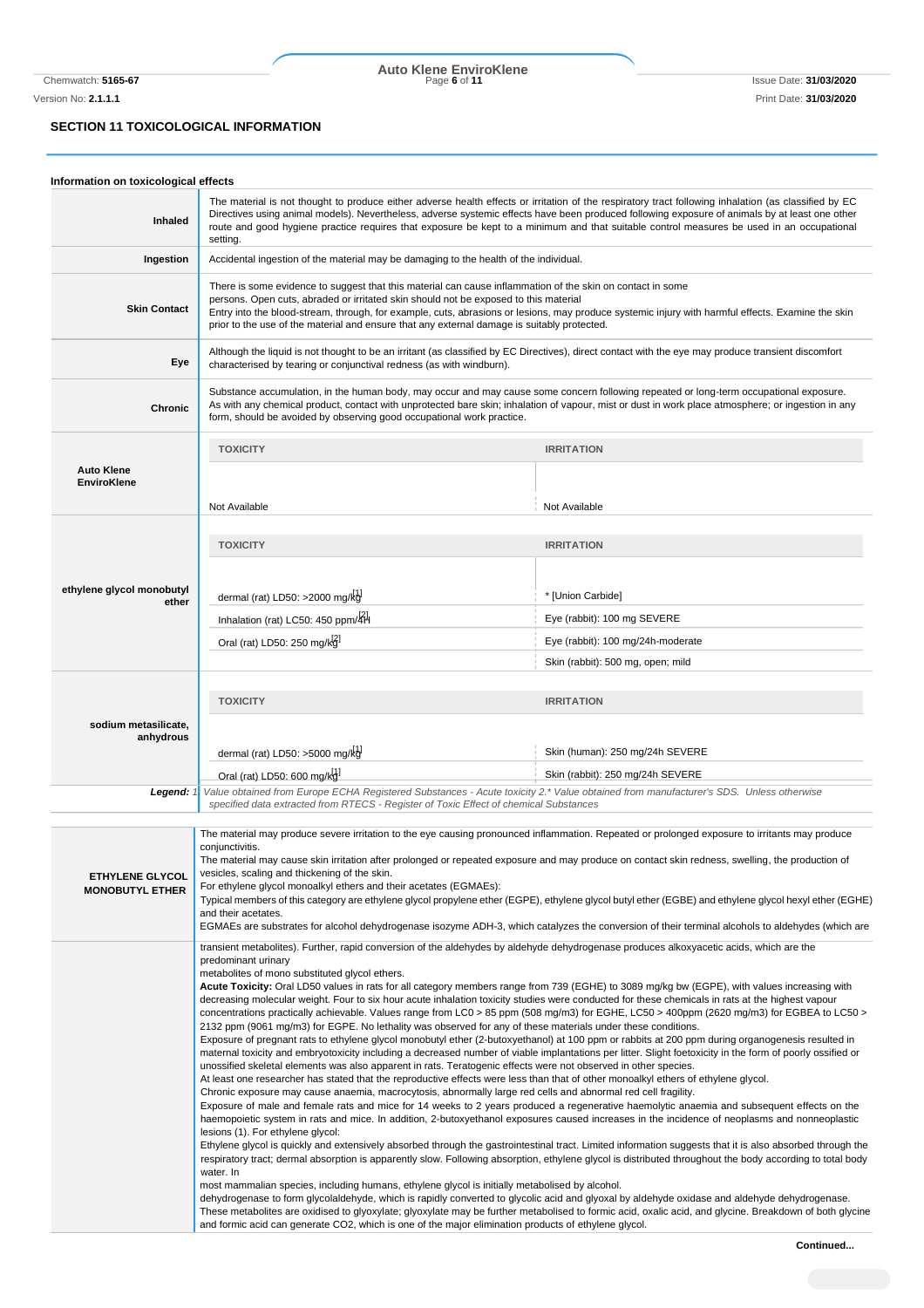# Chemwatch: **5165-67** Page **7** of **11** Issue Date: **31/03/2020 Auto Klene EnviroKlene**

Version No: **2.1.1.1** Print Date: **31/03/2020** NOTE: Changes in kidney, liver, spleen and lungs are observed in animals exposed to high concentrations of this substance by all routes. \*\* ASCC (NZ) SDS The material may cause severe skin irritation after prolonged or repeated exposure and may produce on contact skin redness, swelling, the production of vesicles, scaling and thickening of the skin. Repeated exposures may produce severe ulceration. Asthma-like symptoms may continue for months or even years after exposure to the material ceases. This may be due to a non-allergenic condition known as reactive airways dysfunction syndrome (RADS) which can occur following exposure to high levels of highly irritating compound. Key criteria for the diagnosis **SODIUM METASILICATE,** of RADS include the absence of preceding respiratory disease, in a non-atopic individual, with abrupt onset of persistent asthma-like symptoms within **ANHYDROUS** minutes to hours of a documented exposure to the irritant. A reversible airflow pattern, on spirometry, with the presence of moderate to severe bronchial hyperreactivity on methacholine challenge testing and the lack of minimal lymphocytic inflammation, without eosinophilia, have also been included in the criteria for diagnosis of RADS. RADS (or asthma) following an irritating inhalation is an infrequent disorder with rates related to the concentration of and duration of exposure to the irritating substance. Industrial bronchitis, on the other hand, is a disorder that occurs as result of exposure due to high concentrations of irritating substance (often particulate in nature) and is completely reversible after exposure ceases. The disorder is characterised by dyspnea, cough and mucus production. **Acute Toxicity Carcinogenicity Carcinogenicity Skin Irritation/Corrosion**  $\bigcirc$  **<b>Reproductivity**  $\circ$ **Damage/Irritation Stromage/Irritation STOT -** Single Exposure  $\circ$ **Serious Eye Respiratory or Skin sensitisation STOT - Repeated Exposure**  $\circledcirc$ **Mutagenicity Aspiration Hazard** Q **Legend:**  $\mathbf{X}$  – Data available but does not fill the criteria for classification *classification – Data required to make classification available*

#### *– Data Not Available to make classification*

# **SECTION 12 ECOLOGICAL INFORMATION**

| <b>Toxicity</b>                    |             |                           |                               |             |                |
|------------------------------------|-------------|---------------------------|-------------------------------|-------------|----------------|
| Ingredient                         | Endpoint    | <b>Test Duration (hr)</b> | <b>Species</b>                | Value       | Source         |
| ethylene glycol monobutyl<br>ether | <b>EC50</b> | 384                       | Crustacea                     | 51.539mg/L  | 3              |
| ethylene glycol monobutyl<br>ether | <b>LC50</b> | 96                        | Fish                          | 222.042mg/L | 3              |
| ethylene glycol monobutyl<br>ether | EC50        | 48                        | Crustacea                     | 164mg/L     | $\overline{2}$ |
| ethylene glycol monobutyl<br>ether | <b>NOEC</b> | 168                       | Crustacea                     | 56mg/L      | $\overline{2}$ |
| ethylene glycol monobutyl<br>ether | EC50        | 96                        | Algae or other aquatic plants | 720mg/L     | $\overline{2}$ |
| sodium metasilicate,<br>anhydrous  | EC50        | 96                        | Crustacea                     | 160mg/L     | $\mathbf{1}$   |
| sodium metasilicate,<br>anhydrous  | <b>LC50</b> | 96                        | Fish                          | 180mg/L     | $\overline{1}$ |
| sodium metasilicate,<br>anhydrous  | EC50        | 48                        | Crustacea                     | 1700mg/L    | $\overline{2}$ |
| sodium metasilicate,<br>anhydrous  | EC50        | 72                        | Algae or other aquatic plants | 207mg/L     | 2              |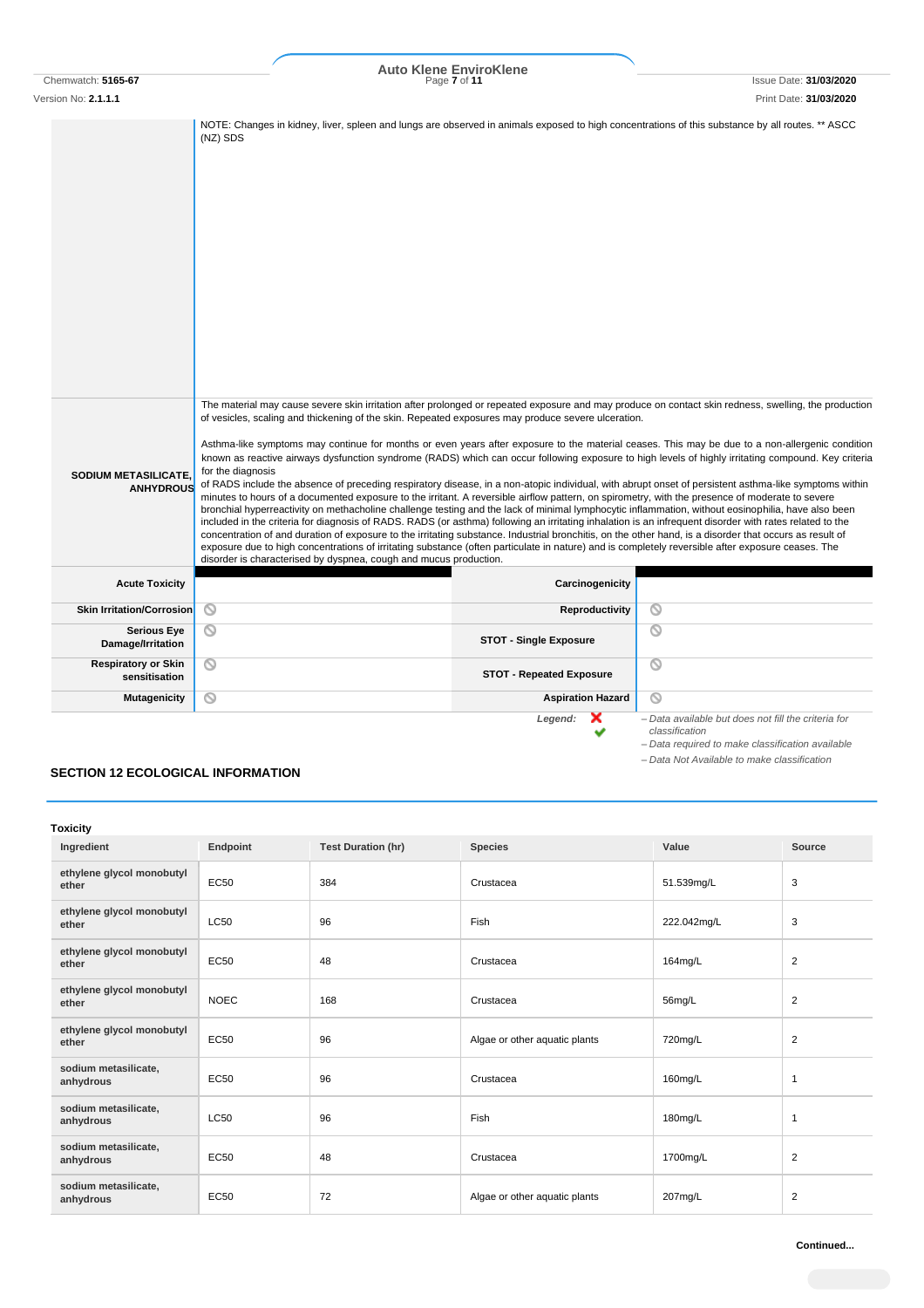# Chemwatch: **5165-67** Page **8** of **11** Issue Date: **31/03/2020 Auto Klene EnviroKlene**

Version No: **2.1.1.1** Print Date: **31/03/2020**

*Legend: Extracted from 1. IUCLID Toxicity Data 2. Europe ECHA Registered Substances - Ecotoxicological Information - Aquatic Toxicity 3. EPIWIN Suite V3.12 - Aquatic Toxicity Data (Estimated) 4. US EPA, Ecotox database - Aquatic Toxicity Data 5. ECETOC Aquatic Hazard Assessment Data 6. NITE (Japan) - Bioconcentration Data 7. METI (Japan) - Bioconcentration Data 8. Vendor Data*

# **DO NOT** discharge into sewer or waterways.

#### **Persistence and degradability**

| Ingredient                         | Persistence: Water/Soil              | Persistence: Air              |
|------------------------------------|--------------------------------------|-------------------------------|
| ethylene glycol monobutyl<br>ether | LOW (Half-life = $56 \text{ days}$ ) | LOW (Half-life $= 1.37$ days) |
| <b>Bioaccumulative potential</b>   |                                      |                               |
| Ingredient                         | <b>Bioaccumulation</b>               |                               |
| ethylene glycol monobutyl<br>ether | LOW (BCF = $2.51$ )                  |                               |

#### **Mobility in soil**

| Ingredient                         | <b>Mobility</b>  |
|------------------------------------|------------------|
| ethylene glycol monobutyl<br>ether | $HIGH (KOC = 1)$ |

### **SECTION 13 DISPOSAL CONSIDERATIONS**

| Waste treatment methods                 |                                                                                                                                                                                                                                                                                                                                                                                                                                                                                                                                                  |
|-----------------------------------------|--------------------------------------------------------------------------------------------------------------------------------------------------------------------------------------------------------------------------------------------------------------------------------------------------------------------------------------------------------------------------------------------------------------------------------------------------------------------------------------------------------------------------------------------------|
| <b>Product / Packaging</b><br>disposal  | Recycle wherever possible.<br>Consult manufacturer for recycling options or consult local or regional waste management authority for disposal if no suitable treatment or<br>disposal facility can be identified.<br>► Dispose of by: burial in a land-fill specifically licenced to accept chemical and / or pharmaceutical wastes or incineration in a licenced<br>apparatus (after admixture with suitable combustible material).<br>Decontaminate empty containers. Observe all label safequards until containers are cleaned and destroyed. |
| <b>SECTION 14 TRANSPORT INFORMATION</b> |                                                                                                                                                                                                                                                                                                                                                                                                                                                                                                                                                  |

| <b>Labels Required</b>                                               |                |  |
|----------------------------------------------------------------------|----------------|--|
| <b>Marine Pollutant</b>                                              | NO             |  |
| <b>HAZCHEM</b>                                                       | Not Applicable |  |
| Land transport (ADG): NOT REGULATED FOR TRANSPORT OF DANGEROUS GOODS |                |  |

## **Air transport (ICAO-IATA / DGR): NOT REGULATED FOR TRANSPORT OF DANGEROUS GOODS**

#### **Sea transport (IMDG-Code / GGVSee): NOT REGULATED FOR TRANSPORT OF DANGEROUS GOODS**

**Transport in bulk according to Annex II of MARPOL and the IBC code** Not Applicable

## **SECTION 15 REGULATORY INFORMATION**

**Safety, health and environmental regulations / legislation specific for the substance or mixture**

#### **ETHYLENE GLYCOL MONOBUTYL ETHER(111-76-2) IS FOUND ON THE FOLLOWING REGULATORY LISTS**

| Australia Exposure Standards                                           | Australia Inventory of Chemical Substances (AICS)                                                |
|------------------------------------------------------------------------|--------------------------------------------------------------------------------------------------|
| Australia Hazardous Substances Information System - Consolidated Lists | International Agency for Research on Cancer (IARC) - Agents Classified by the<br>IARC Monographs |

### SODIUM METASILICATE, ANHYDROUS(6834-92-0) IS FOUND ON THE FOLLOWING REGULATORY LISTS

|                           | Australia Hazardous Substances Information System - Consolidated Lists | Australia Inventory of Chemical Substances (AICS) |
|---------------------------|------------------------------------------------------------------------|---------------------------------------------------|
| <b>National Inventory</b> | <b>Status</b>                                                          |                                                   |
| Australia - AICS          |                                                                        |                                                   |
| Canada - DSL              |                                                                        |                                                   |
| Canada - NDSL             | N (sodium metasilicate, anhydrous; ethylene glycol monobutyl ether)    |                                                   |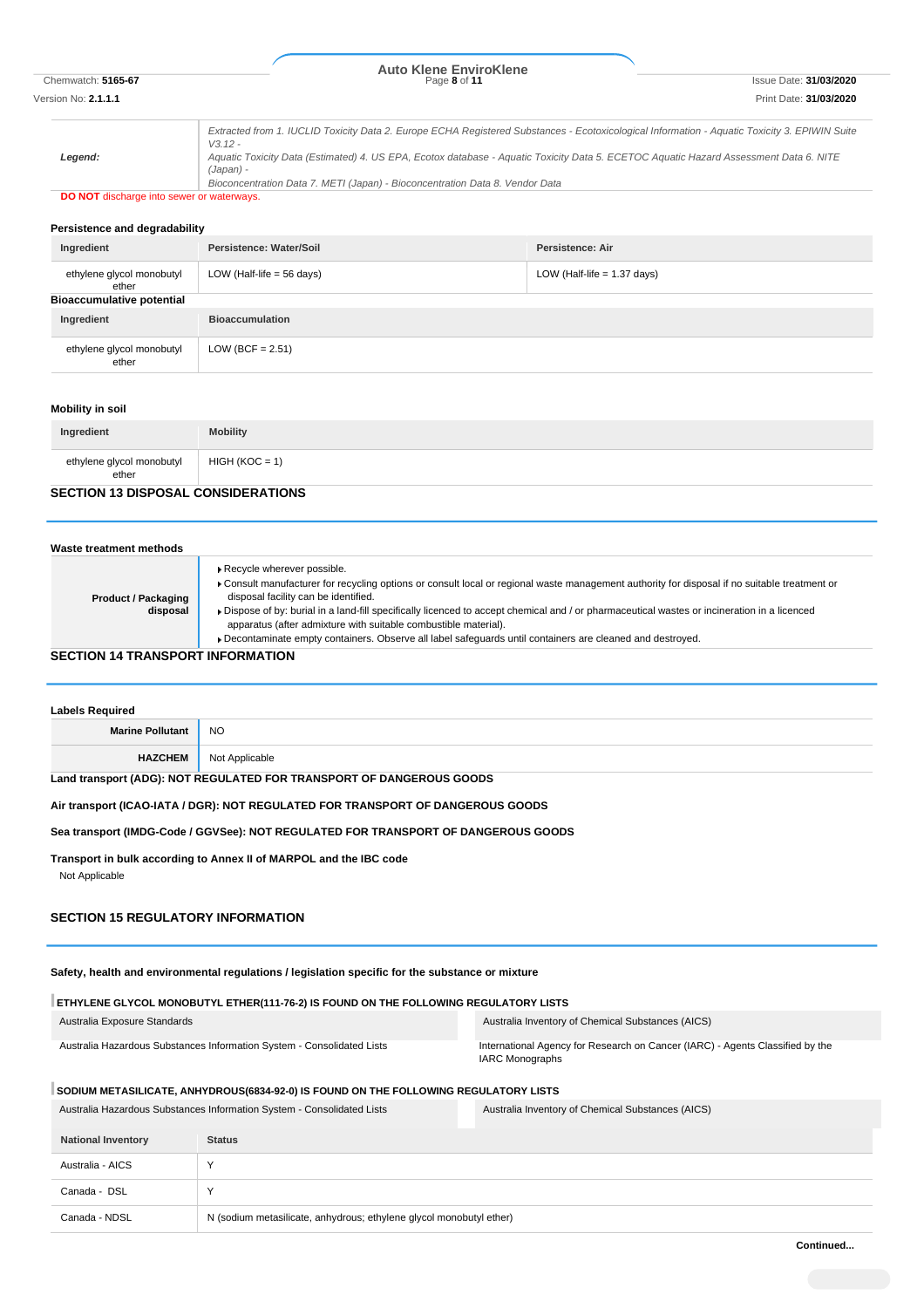# Chemwatch: **5165-67** Page **9** of **11** Issue Date: **31/03/2020 Auto Klene EnviroKlene**

#### Version No: **2.1.1.1** Print Date: **31/03/2020**

| China - IECSC                           | Y                                                                                                                                                                                          |
|-----------------------------------------|--------------------------------------------------------------------------------------------------------------------------------------------------------------------------------------------|
| Europe - EINEC / ELINCS /<br><b>NLP</b> | Y                                                                                                                                                                                          |
| Japan - ENCS                            | Y                                                                                                                                                                                          |
| Korea - KECI                            | Y                                                                                                                                                                                          |
| New Zealand - NZIoC                     | Y                                                                                                                                                                                          |
| Philippines - PICCS                     | Y                                                                                                                                                                                          |
| USA - TSCA                              | Y                                                                                                                                                                                          |
| Legend:                                 | $Y = All$ ingredients are on the inventory<br>N = Not determined or one or more ingredients are not on the inventory and are not exempt from listing(see specific ingredients in brackets) |

### **SECTION 16 OTHER INFORMATION**

#### **Other information**

Classification of the preparation and its individual components has drawn on official and authoritative sources as well as independent review by the Chemwatch Classification committee using available literature references.

A list of reference resources used to assist the committee may be found at: www.chemwatch.net

The SDS is a Hazard Communication tool and should be used to assist in the Risk Assessment. Many factors determine whether the reported Hazards are Risks in the workplace or other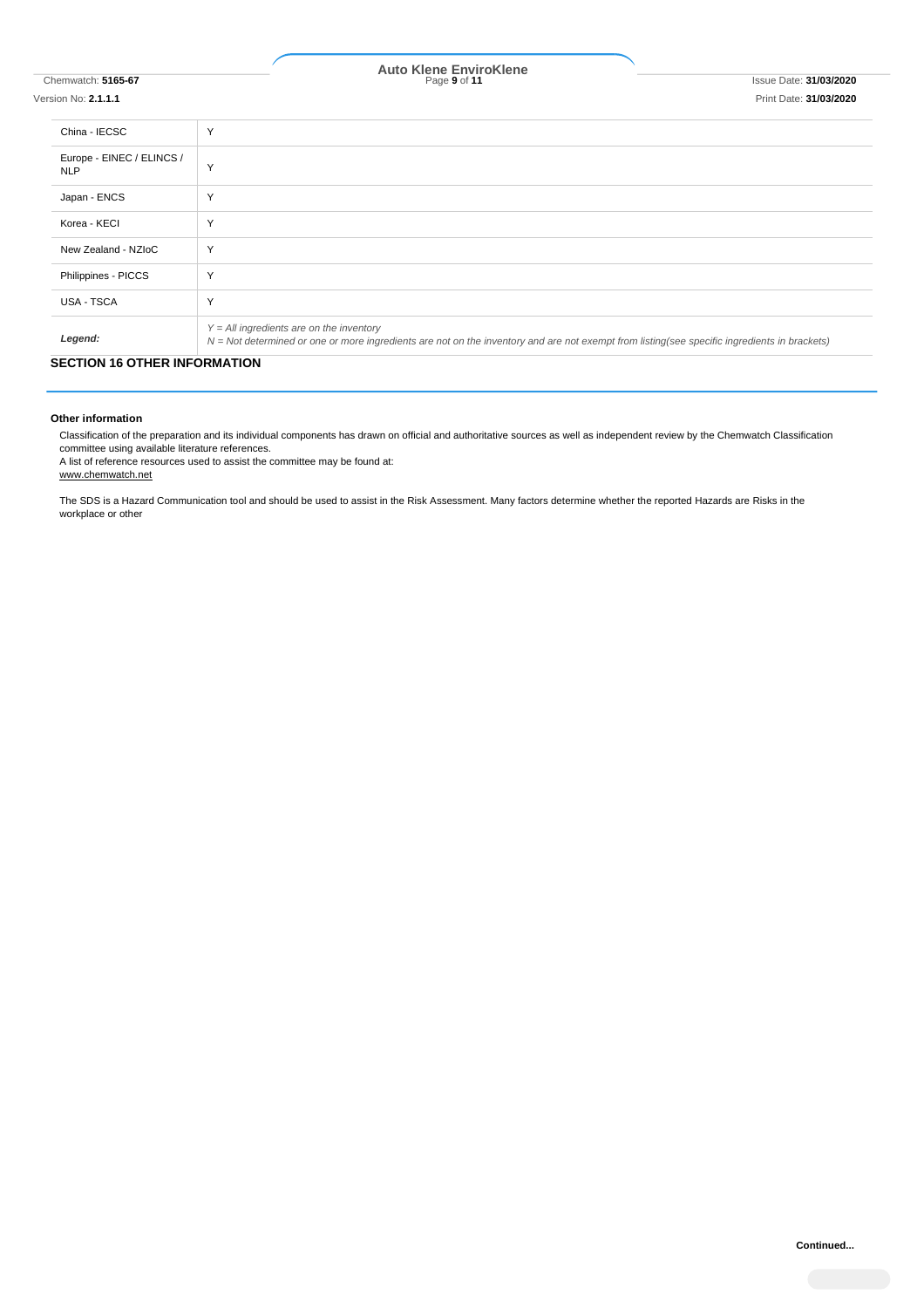Version No: **2.1.1.1** Print Date: **31/03/2020**

settings. Risks may be determined by reference to Exposures Scenarios. Scale of use, frequency of use and current or available engineering controls must be considered.